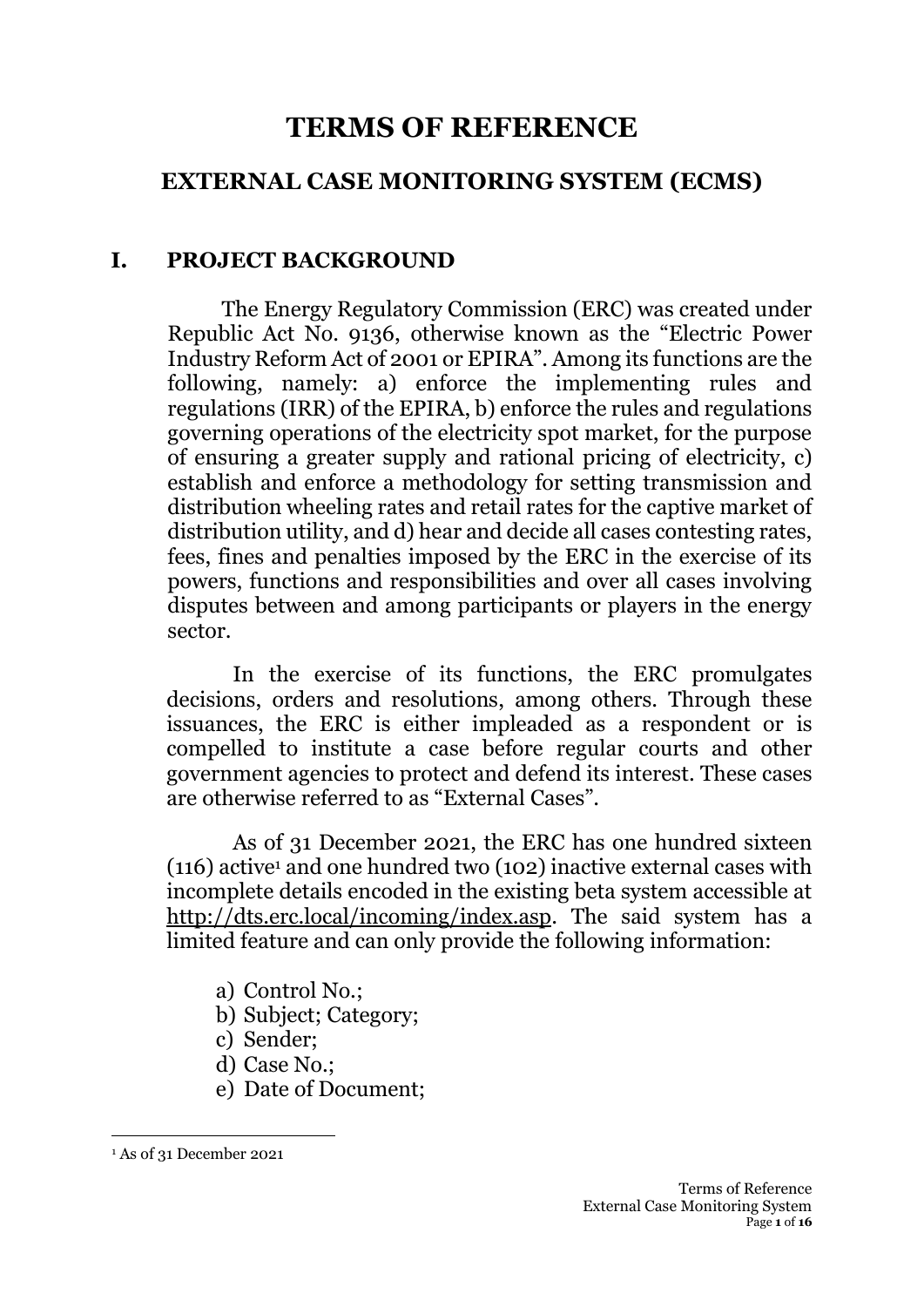- f) Date Received by Records; and
- g) Dispositive Portion.

It also contains electronic copies of pleadings and other documents uploaded occasionally by the former staff-in-charge.

Given the limitations of the existing system and the need to efficiently and effectively manage the records of these external cases, the ERC, through the Office of the General Counsel and Secretariat, as the end-user, intends to engage a Contractor that will develop a system or a new software application that will be compatible with the existing and on-going records management and document tracking systems of the ERC (e.g. ICTMS2, DTS3, Virtual Library, and EIS4) by including other essential features that will help the OGCS to efficiently and effectively monitor the status of these cases, the hearing dates, and the deadlines for submission of pleadings and other documents. It should also be capable of uploading electronic copies of documents to facilitate retrieval and sharing but with adequate protection against unauthorized access.

#### **II. PROJECT OBJECTIVES**

The primary objective of the project is to develop a system that will:

- a) efficiently monitor real-time status of all external cases;
- b) enable the Commission and its representatives to promptly comply with court directives and avoid unnecessary delay;
- c) generate accurate and real-time reports for use by the Commission and other Services; and
- d) digitize and preserve copies of all case records which include but are not limited to court orders, notices, resolutions, decisions as well as pleadings filed by the Commission and other parties to a case.

Other objectives of the project include building capacity and improving accountability of the staff in managing case records.

<sup>2</sup> Integrated Case Tracking and Management System (ICTMS)

<sup>3</sup> Document Tracking System (DTS)

<sup>4</sup> Executive Information System (EIS)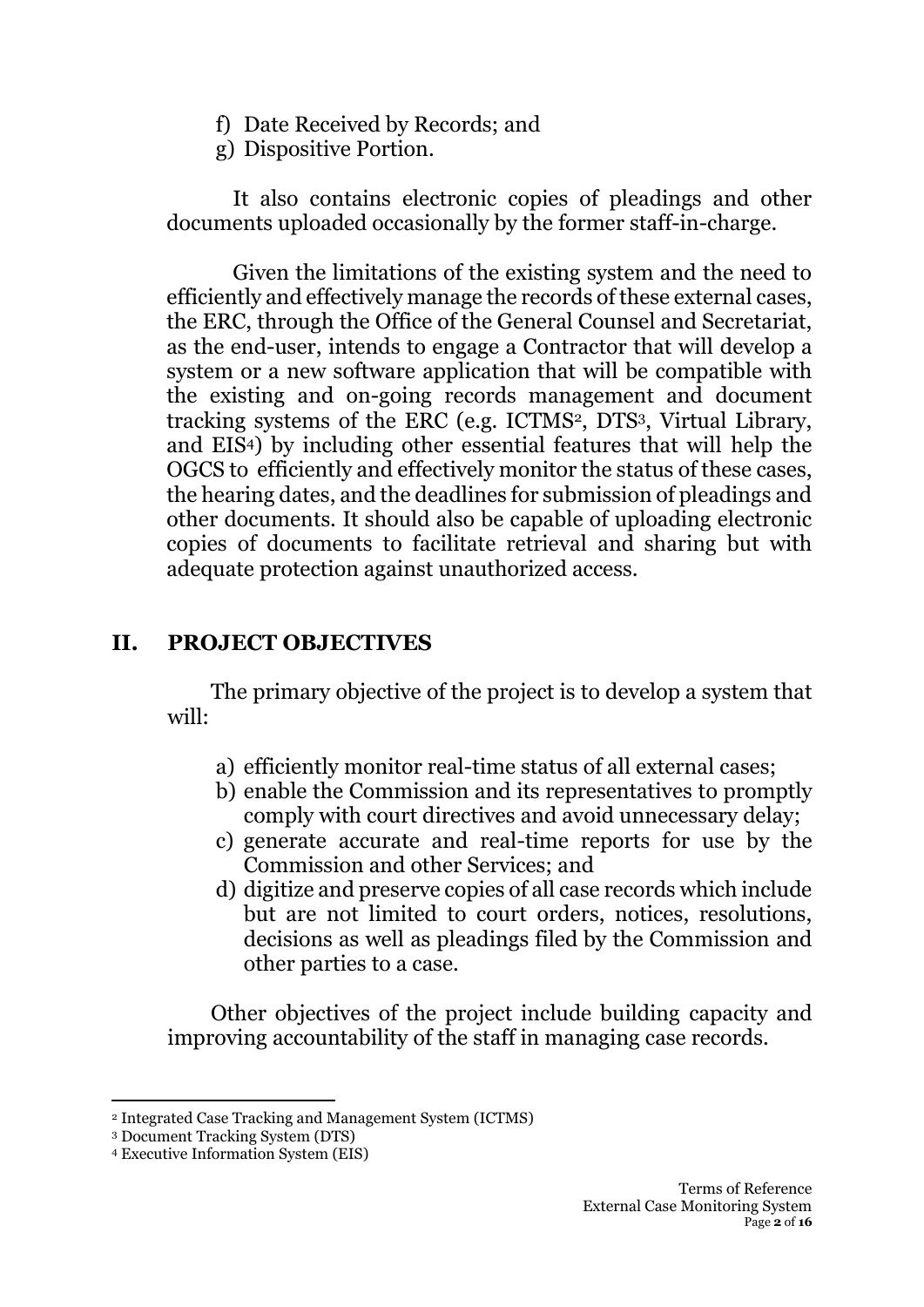#### **III. PROJECT ACTIVITIES**

The activities that will be undertaken by the ERC and the Contractor are as follows:

- 1. Creation of a Technical Working Group (TWG) for the project which shall be composed of OGCS and PPIS personnel;
- 2. Evaluation and assessment of the existing and on-going systems;
- 3. Survey of external documents in relation to external cases;
- 4. Conceptualization, development and programming of proposed External Case Monitoring System (ECMS) in relation to the current Executive Information System (EIS) which includes the Integrated Case Tracking and Management System (ICTMS), Document Tracking System (DTS). );
- 5. Knowledge Transfer: At least ten (10) working days training of designated ERC personnel on the use of the system and the structure of the database and on system updating and basic maintenance; and
- 6. After-sales/Post-implementation support: At least twelve (12) months warranty and technical support after delivery and acceptance by the ERC.

The entire system will be transferred to the ERC at the end of the project period. Once accepted, ERC shall become the owner thereof and shall be entitled to all the rights and interests thereon.

#### **IV. DELIVERY PERIOD**

The delivery of the External Case Monitoring System shall be **five (5) months from the receipt by the winning contractor of the Notice to Proceed (NTP)** exclusive of the after-sales/postimplementation support and review periods by the ERC, through its authorized representatives, to assess and accept the project deliverables.

The contract period for the after-sales/post-implementation support shall be twelve (12) months from final acceptance and deployment.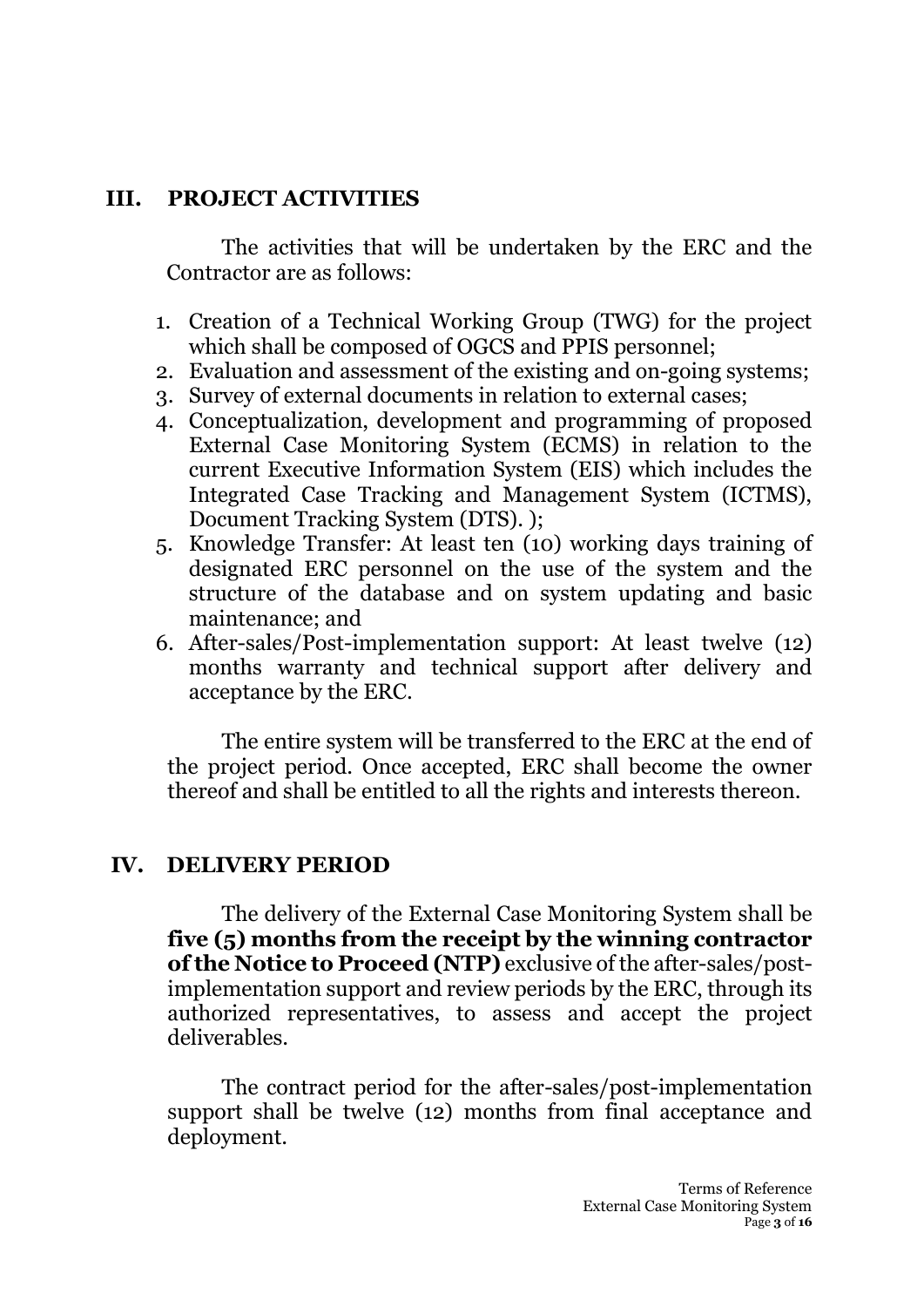#### **V. APPROVED BUDGET FOR THE CONTRACT (ABC)**

The ABC for the project is **THREE MILLION NINETY THOUSAND PESOS (PhP3,090,00.00)**, inclusive of all government taxes, and other fees and charges.

#### **VI. MODE OF PROCUREMENT**

The Mode of Procurement shall be **Competitive Bidding** pursuant to the 2016 Revised Implementing Rules and Regulations (R-IRR) of Republic Act (RA) No. 9184.

#### **VII. QUALIFICATIONS**

The Contractor should have the necessary eligibility, experience, and expertise in the development and implementation of External Case Monitoring System (or system of similar nature).

- i. The Contractor shall not be partly/wholly owned by or affiliated to any Distribution Utilities or regulated entities in the Philippines;
- ii. The Contractor should have completed, within the **last five (5) years from the date of submission and receipt of bids, a contract similar to the project**; and
- iii. Bidding is restricted to Filipino citizens/sole proprietorships, partnerships, or organizations with at least sixty percent (60%) interest or outstanding capital stock belonging to citizens of the Philippines, and to citizens or organizations of a country the laws or regulations of which grant similar rights or privileges to Filipino citizens, pursuant to RA No. 5183.
- iv. Has deployed similar projects developed in Microsoft environment specified in the Technical Requirements under the Scope of Work.

#### **VIII. PROJECT IMPLEMENTATION AND DELIVERABLES**

The implementation of this project will be in **three (3) phases** with the following durations:

| <b>Phase 1</b> | <b>Requirement Assessment</b> | 1 month            |
|----------------|-------------------------------|--------------------|
|                | and Solutions Design          | (30 calendar days) |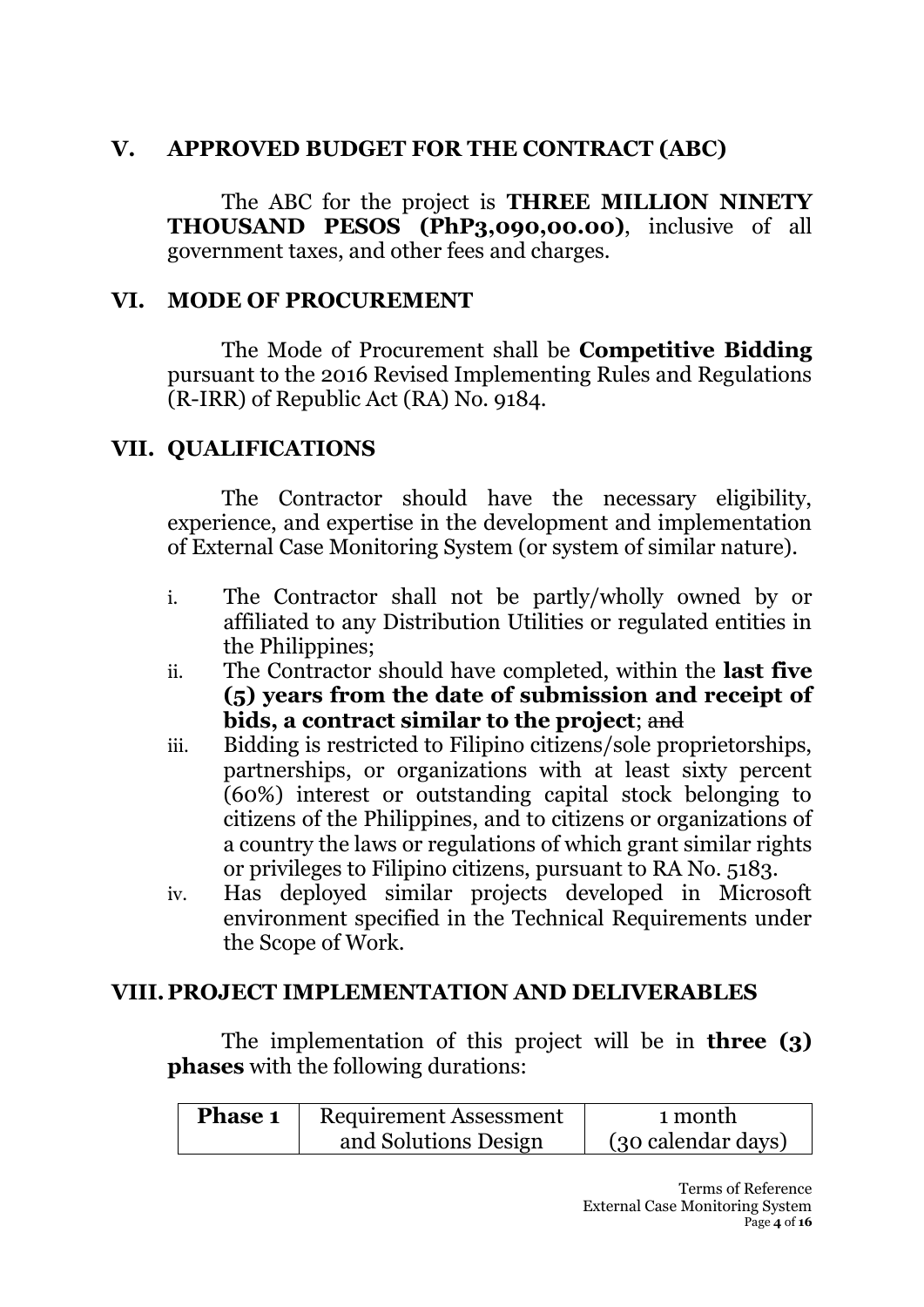| <b>Phase 2</b> | Solution Development;<br>Implementation; and<br>Training | 4 months<br>(120 calendar days)               |
|----------------|----------------------------------------------------------|-----------------------------------------------|
| Phase 3        | Post Implementation<br>Support                           | 12 months <sup>5</sup><br>(360 calendar days) |

In **Phase 1**, the Contractor is expected to **produce an Inception Report** which contains the following outputs/recommendations needed to enhance the system in order to address effectively the immediate and intermediate outcome of the project:

- 1) Business level logical data models at a level of detail sufficient to enable design of the database structures and specification of the queries and reports needed by ERC;
- 2) Database storage capacity planning and performance optimization plan;
- 3) Service delivery architecture including analysis of the feasibility of cloud-based delivery options vs. other outsourced alternatives;
- 4) Detailed requirements and screen mockups;
- 5) Cost estimates for the different solution options presented; and
- 6) Detailed System Design Report (DS2) Report, System's Technical Manual (Design).

In **Phase 2**, the Contractor is expected to **develop, install, test, deploy, and deliver the External Case Monitoring System (Execution of the proposed system).** The Contractor is also expected to produce the following outputs/recommendations needed to implement the approved Phase 1 implementation plan:

- 1) Implementation Plan
- 2) Post-implementation assessment (Warranty/SLA e.g. 3 years business continuity plan);
- 3) Ten (10) working days training;
- 4) System's Technical Manual (soft copy and hard copy); and
- 5) User's Manual (soft copy and hard copy).

<sup>5</sup> Not covered by the delivery period which shall be performed by the Contractor after Phase 2.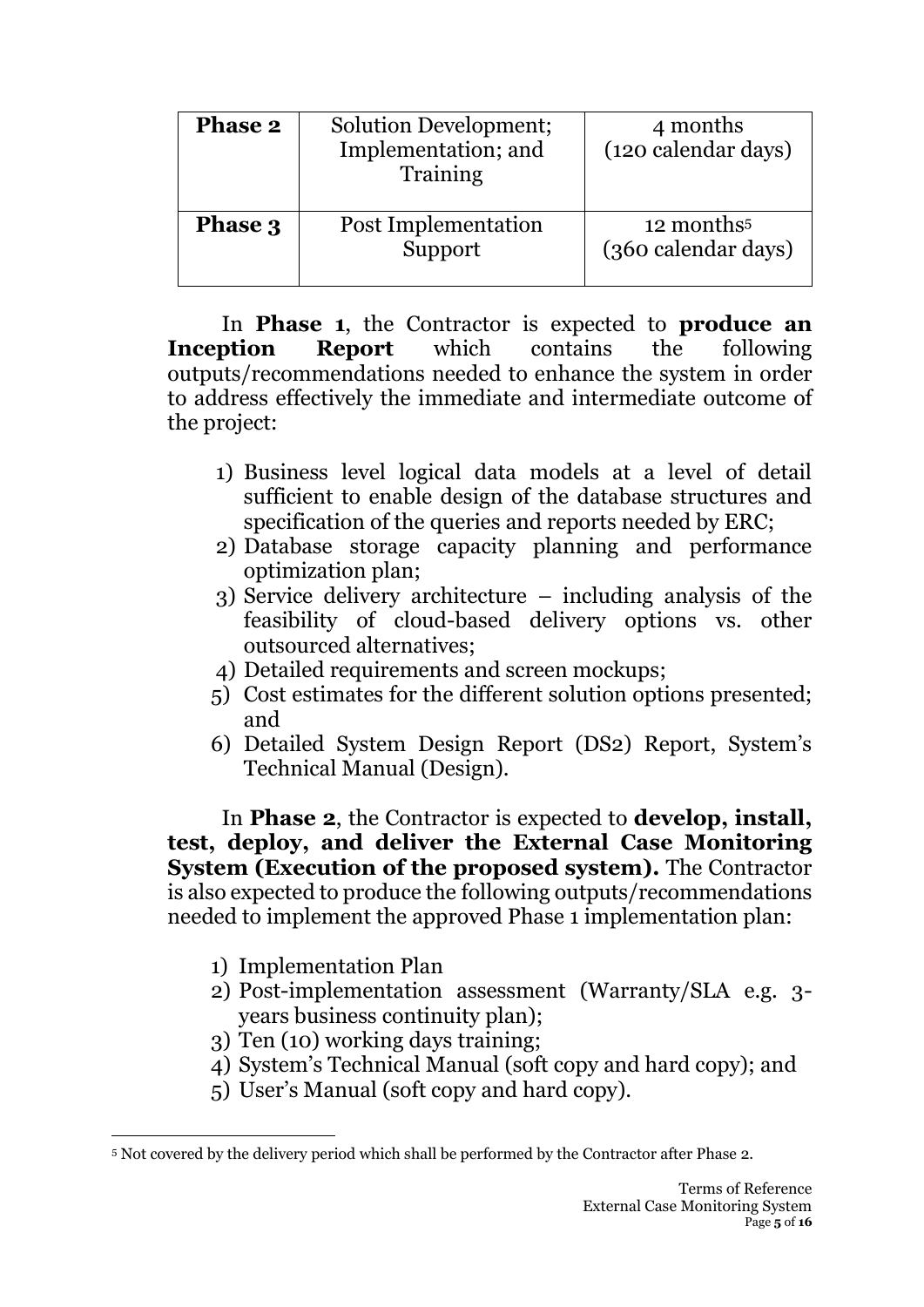In **Phase 3**, the Contractor is expected to **provide technical support and warranty to the ERC** for a period of twelve (12) months after delivery and acceptance:

- 1) Post-implementation technical support (revision on any minor change request, fix software bugs/error, system upgrade). Minor change request covers look-and–feel, customization of reports, iOS/Android compatibility issues; and
- 2) System maintenance and software updates

### **IX. SCOPE OF THE PROJECT**

The goal of the project is to develop, install, test, deploy and deliver a new External Case Monitoring System, considering mostly its usability, security and maintainability, and shall contain the following features and requirements:

#### *A. ACCOUNTS MANAGEMENT*

### **I. User Account**

- i. Unlimited "create-user-account" feature and capable of disabling/deactivating accounts previously assigned to employees no longer connected with the ERC.
- ii. User accounts are based on existing local area network Active Directory (AD).

## **II. Password**

- i. A password reset tool to be managed by the end user requester via email; and
- ii. Capable of notifying the administrator thru email for every new request for change password.
- iii. User's account password is based on the Active Directory to ensure compliance with Password Management or Office Order No. AVSTD -30, Series of 2021.

## **III. Dashboard**

- i. Organized and customized dashboard; and
- ii. An avatar upload feature.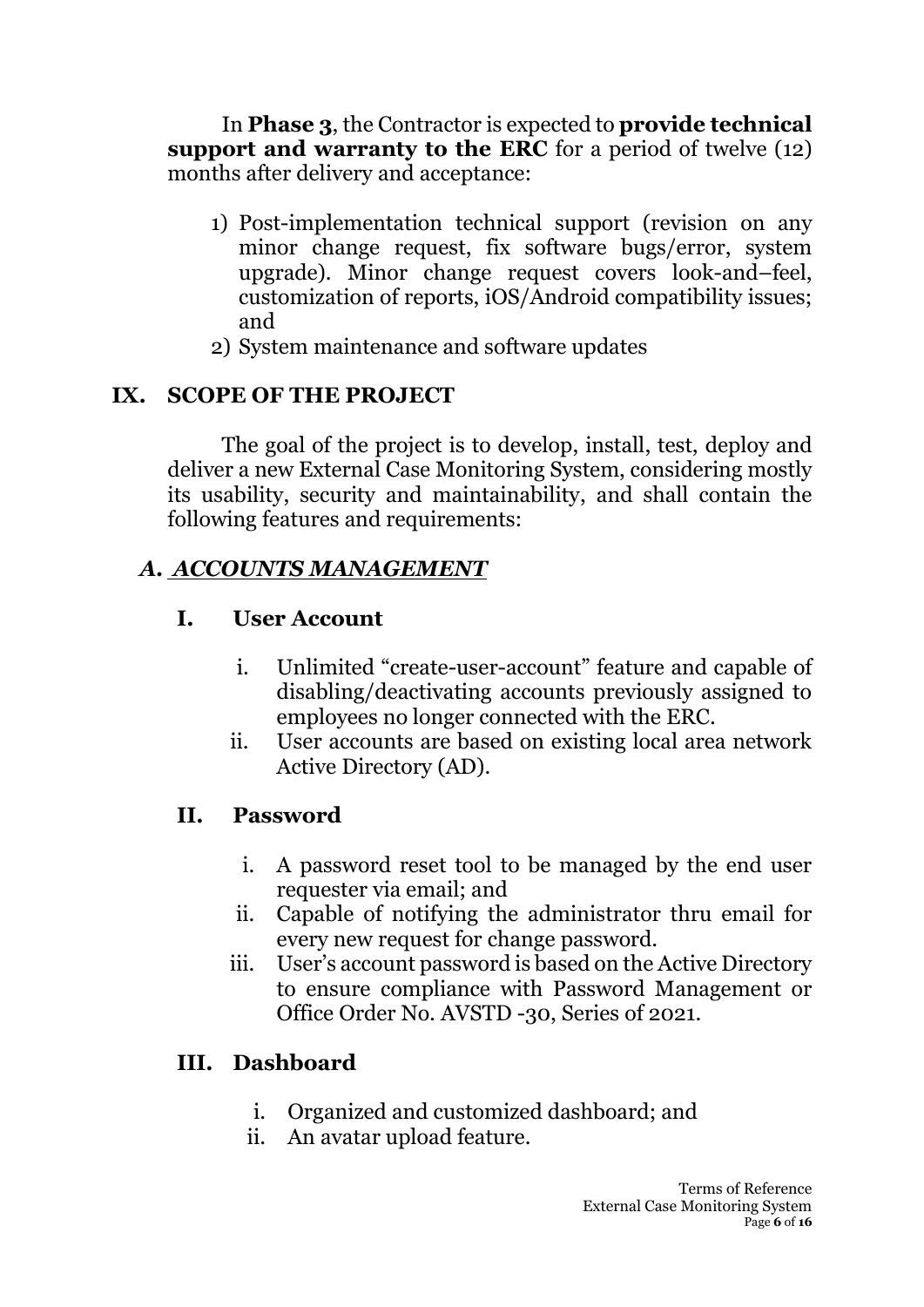## *B. RECORDS MANAGEMENT*

## **I. Document Life Cycle**

i. Capable of archiving and purging documents based on the retention period set by the ERC. It should have an advanced record retention and disposition that manage and organize the active and inactive files.

### **II. Automatic Conversion Functionality**

i. Automatic conversion of uploaded documents into "pdf files" with footer for downloaded files and printouts. It should also be capable of attaching ERC logo watermark on the document's computer image and downloaded files.

## **III. Document tracking and traceability**

- i. A document tracking/history which efficiently track the movements and activities of the users (e.g. documents accessed, downloaded or printed) as well as the electronic documents (e.g. last accessed by whom, retrieved on what date and time, among others).
- ii. The log files use for recording the tracking/history are encrypted. No overwriting/overriding is allowed.
- iii. The log files can read-only access by System/DB Administrator. It can only view thru reporting services.

# **IV. Private repository**

i. A private repository where only permitted user/s and group/s are allowed to view and edit a record. Editing record is based on roles approved by data owner.

## **V. Upload Feature**

i. Capable of uploading single or bulk scanned documents including succeeding related documents to a particular case file.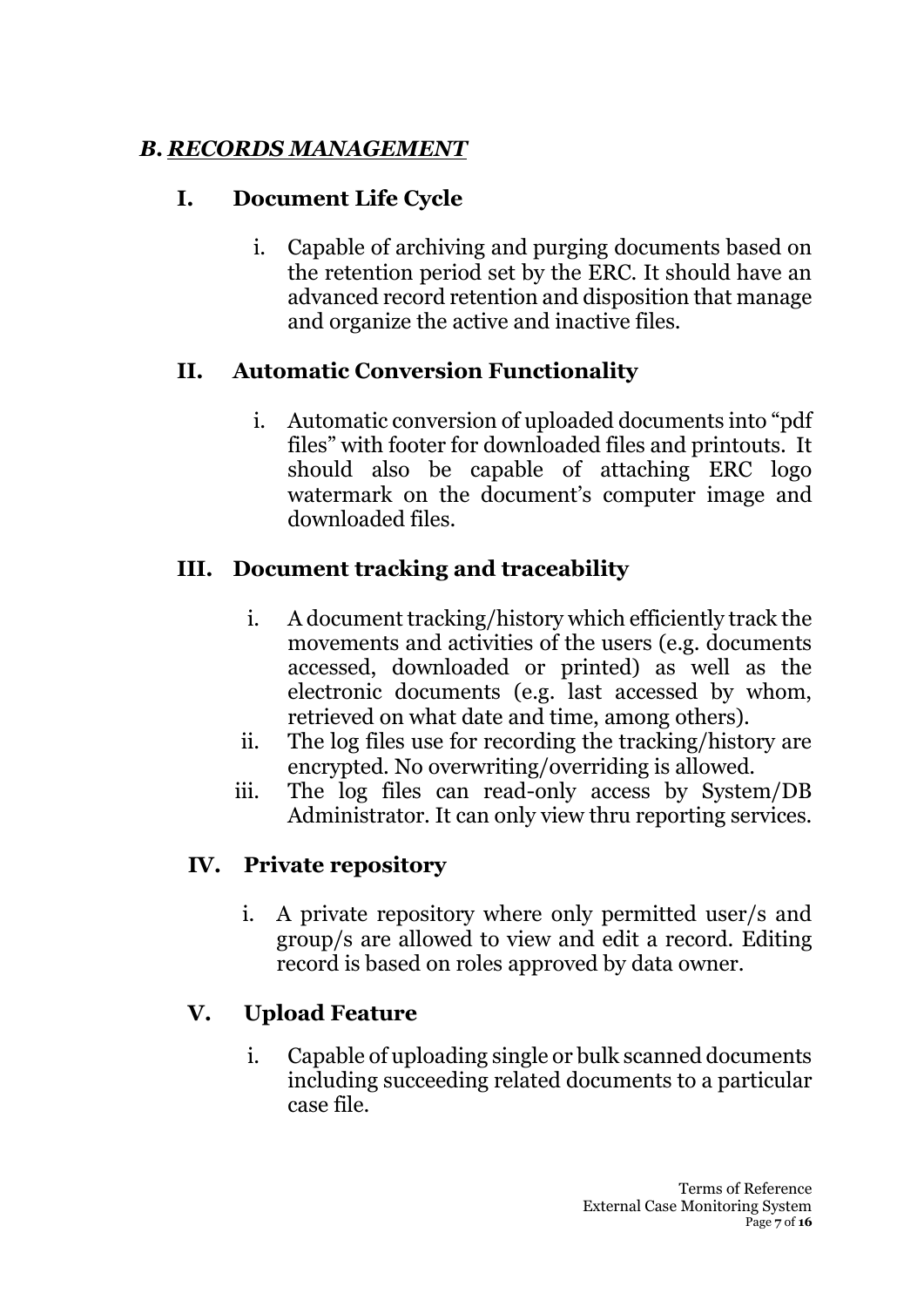## **VI. Document classification and indexing**

i. Capable of providing unique classification (indexing) through the document metadata or indexes extracted from the documents' contents.

# **VII. Folder and Subfolder creations**

- i. Should have no limitation in the creation of folders and subfolders.
- ii. Capable of encoding the details of the documents uploaded.

# **VIII. Linking document**

i. Capable of linking documents.

# *C. SEARCH AND RETRIEVAL MANAGEMENT*

# **I. Document Search and Retrieval functionality**

- i. Capable of searching and filtering the data based on the following pre-identified information:
	- a) barcode;
	- b) case number;
	- c) case title;
	- d) subject matter;
	- e) index;
	- f) file name;
	- g) date/year of the document/of receipt/promulgated;
	- h) firm name;
	- i) court filed/pending;
	- j) document type;
	- k) content of the scanned documents; and
	- l) other categories which the ERC may later on identify.

# **II. Document filtering**

i. Capable of viewing document/s uploaded retrievable using customizable filter options (e.g. recent uploads, specific period, particular month, among others).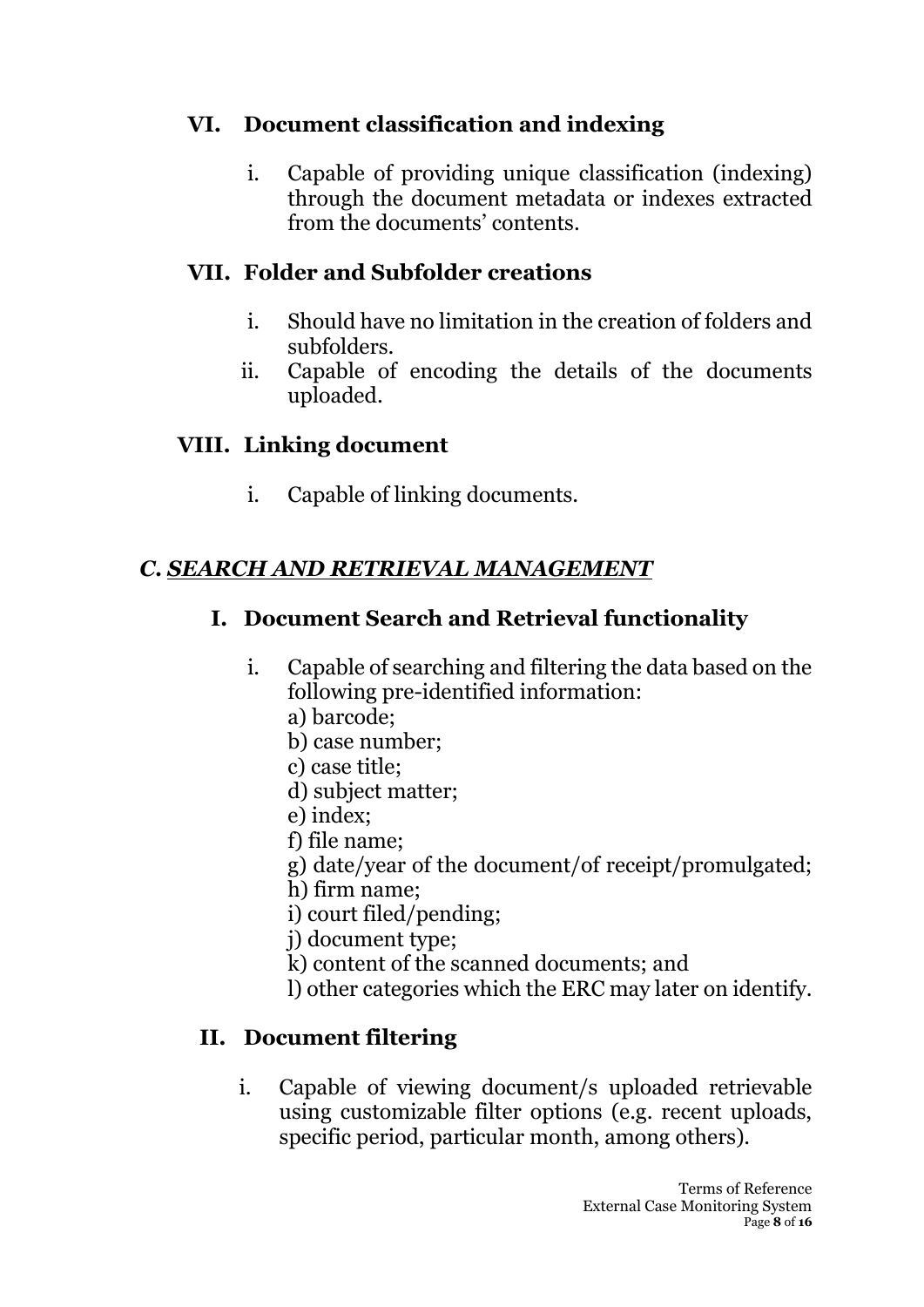## *D.REPORTS MANAGEMENT*

### **I. Customizable Report**

i. Capable of generating customizable real-time reports according to the needs of the concerned end user.

## **II. Document uploaded counting**

i. Capable of counting the number of uploaded documents (i.e. weekly, monthly, yearly).

### **III. Storage Report**

i. Capable of displaying the accumulated storage and total storage capacity.

## **IV. Downloadable**

i. Capable of generating a database of the information encoded in the system and downloadable as excel, word or pdf file.

## **V. Transaction History**

i. Capable of summarizing the history of all the transactions/processes performed by a particular user.

## *E. NOTIFICATION MANAGEMENT*

## **I. Email Notification Feature**

i. An email notification feature that will automatically notify the user of his/her pending actions (e.g. deadlines/deliverables, court hearing dates).

# **II. Deadline and Hearing Dates**

i. Capable of viewing deadlines and hearing dates through the dashboard.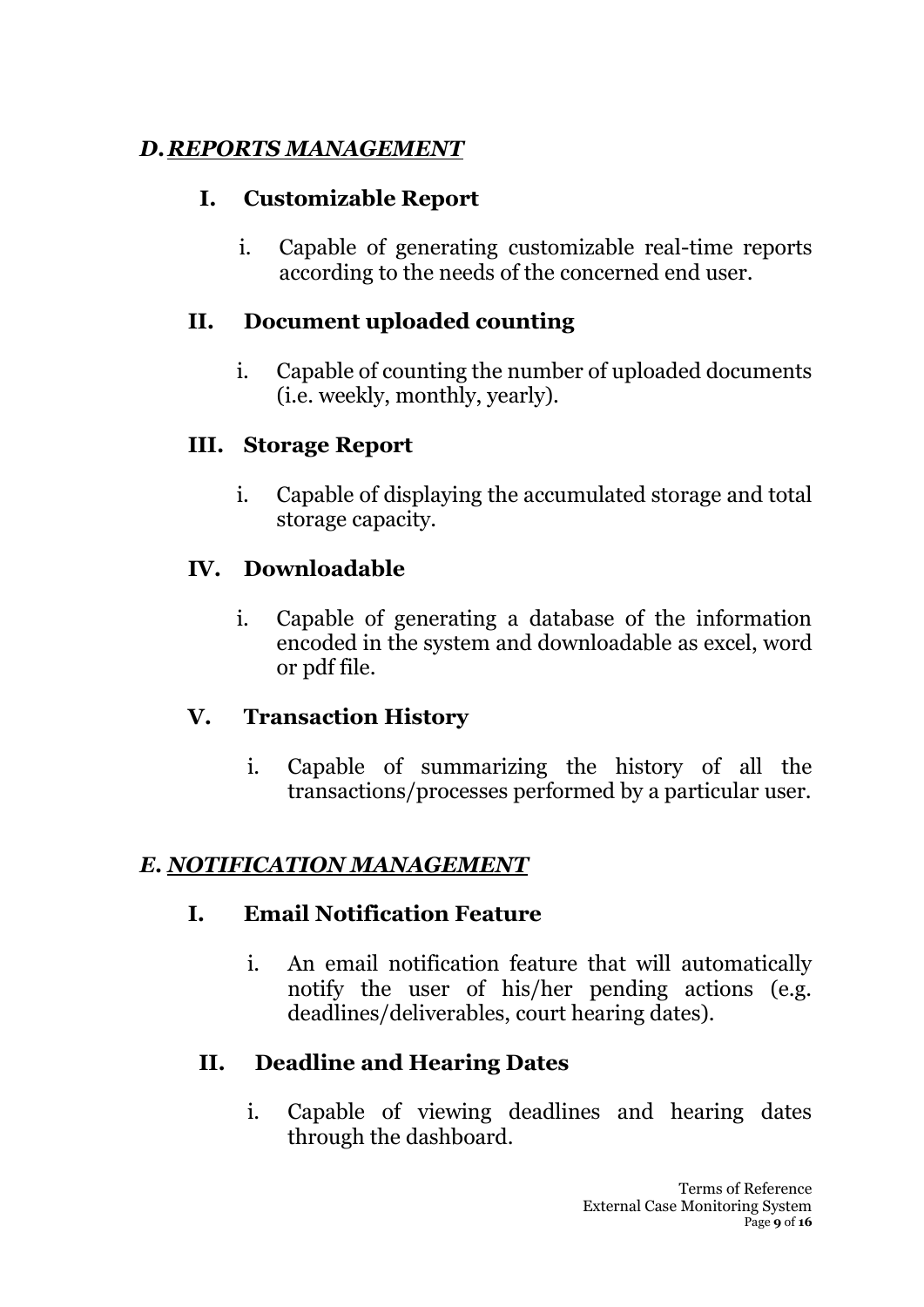## *F. SYSTEM AND SECURITY MANAGEMENT*

#### **I. Accessible in different browsers**

i. Supports/accessible in a wide variety of browsers/multiple platforms including Google Chrome, Mozilla Firefox, Internet Explorer, Safari, among others.

### **II. Compatible with Smartphones and tablets**

i. Adaptive web design that is compatible with smartphones and tablet using Android, iOS, among others.

### **III. Access limitation and security features**

A policy for brute force attacks and DDOS, viz:

- i. Accounts with five (5) failed login attempts should automatically require verification through notice;
- ii. Recovery of password should be done by the assigned administrator using the administration panel;
- iii. Idle time of thirty (30) minutes should automatically log-out the system. Said idle time can be set by the IT Admin;
- iv. Only alpha and numeric keys are allowed in username and password field; and
- v. Security and access limitations.

# *G. OTHER FEATURES*

i. The system should have the following basic fields:

Pleadings:

- *Case Number*  (i.e. GR No. 12345; CA-G.R. SP No. 12345)
- *Case Title*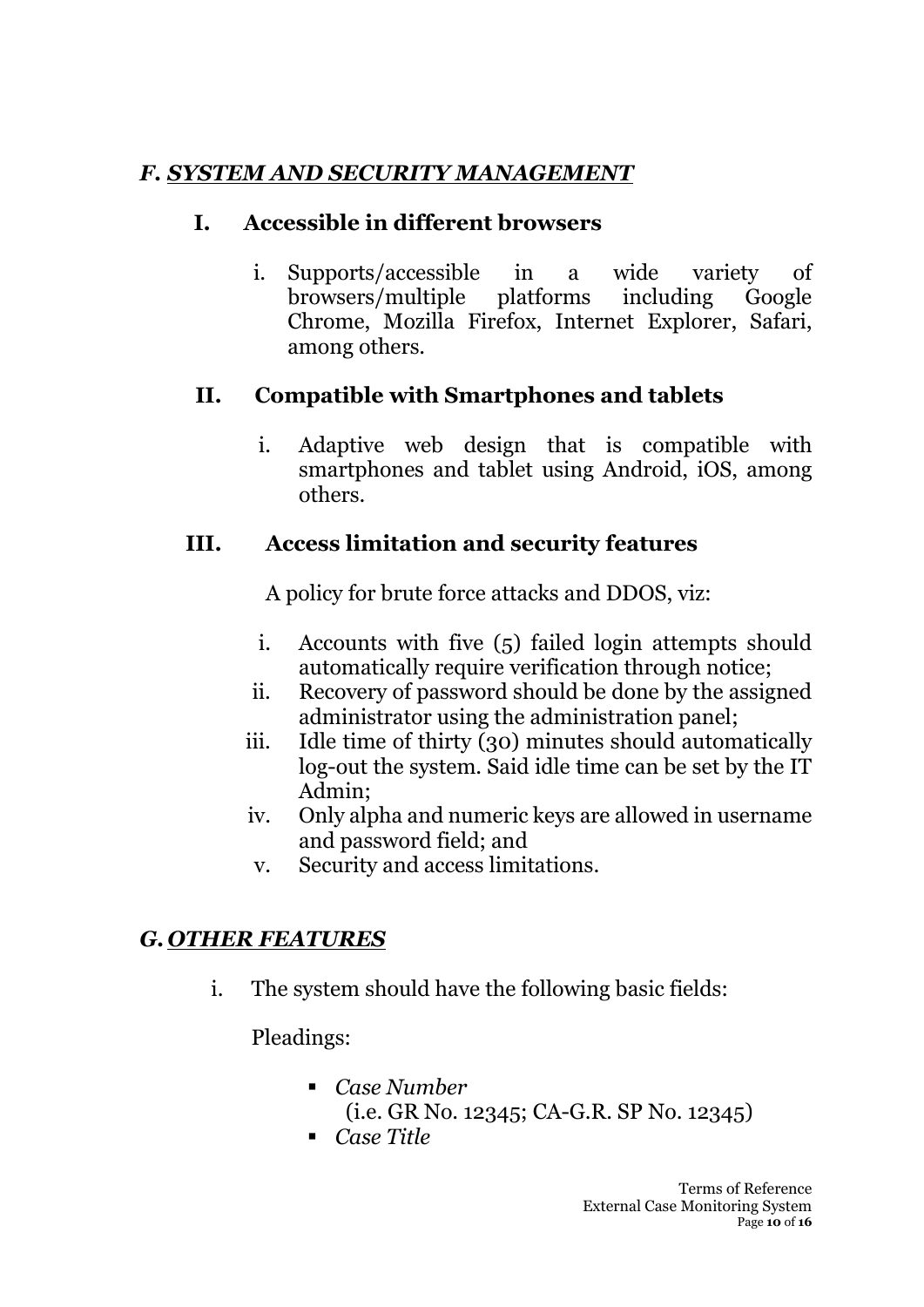$(i.e.$  ERC vs.  $X)$ 

- *Subject Matter* (i.e. CSP; Rate Methodology)
- *Current Status*  (i.e. Submitted for Resolution)
- *Nature of the Case*  (i.e. Petition for Certiorari)
- *Court Filed/Pending*  (i.e. Supreme Court First Division)
- *Ponente (Judge, Justice)* (i.e. Justice X)
- *Handling lawyer/s and contact details* (i.e. Atty. X, OGCS; ASG X; Associate X, Division X; 0917-1234567; (02) 8988-1234)
- *A section where you can read the summary of a case such as the issues for resolution; and*
- *Other fields as may be necessary.*
- ii. Should have a built-in calendar which can automatically send notifications/email to the user in the form of reminders (e.g. deadlines, hearing dates) and can be linked with existing calendar apps such as google calendar;
- iii. The customized system should have the following technical specifications:

Web-based application

- Adaptive web design<sup>6</sup> (smart/mobile device compatible)
- Microsoft C#, ASP. Net Framework version 4.x (or latest) MVC Dev't Mode/Styles, or other webbased programming language full-compatible with MS IIS (no middleware or API to bypass the IIS)
- Web Application Host: MS IIS version 8 or latest
- Two-Form Authentication

#### Document Management

<sup>6</sup> To ensure smart/mobile devices using, but not limited to, Android OS and Apple iOS will adapt to ECMS webpages.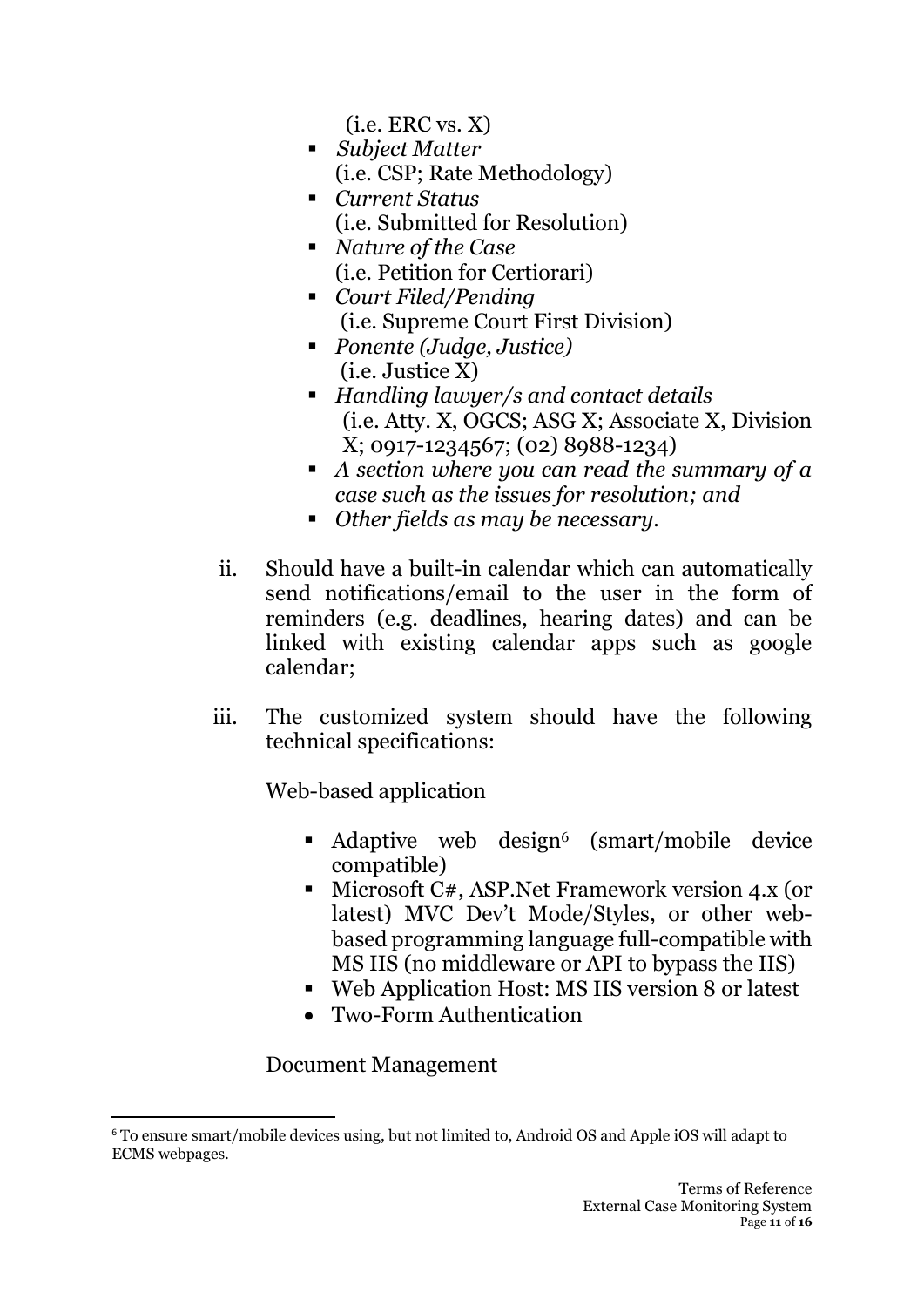- MS SharePoint (erc.ph)
- File Storage System (using FILESTREAM of MS SQL server)

#### Database

- MS SOL Server 2012 or latest
- MS SQL Server Reporting Services

#### Database Backup

- Online virtual storage for backup.
- External hard drive storage for additional redundancy.
- All backups are compressed and encrypted.

Source Codes and Manual

- Technical documentation including source codes:
- User manual for web apps and smart device apps; and
- User and Technical Manual

## *H.OTHER REQUIREMENTS*

- i. Development platform to be used must be compatible with ERC's existing Microsoft Infrastructure, (e.g., Microsoft Power Automate, Dynamics, SPS, Visual Studio, combination of technologies, etc.), Database and Application Servers; and
- ii. The Contractor must strictly comply with the health protocols of the ERC in relation to COVID-19.

#### **SUMMARY**

To address the requirements of the system, the Contractor must conduct a study (items I and II) and help the ERC (items II and IV) develop and implement said system efficiently and effectively.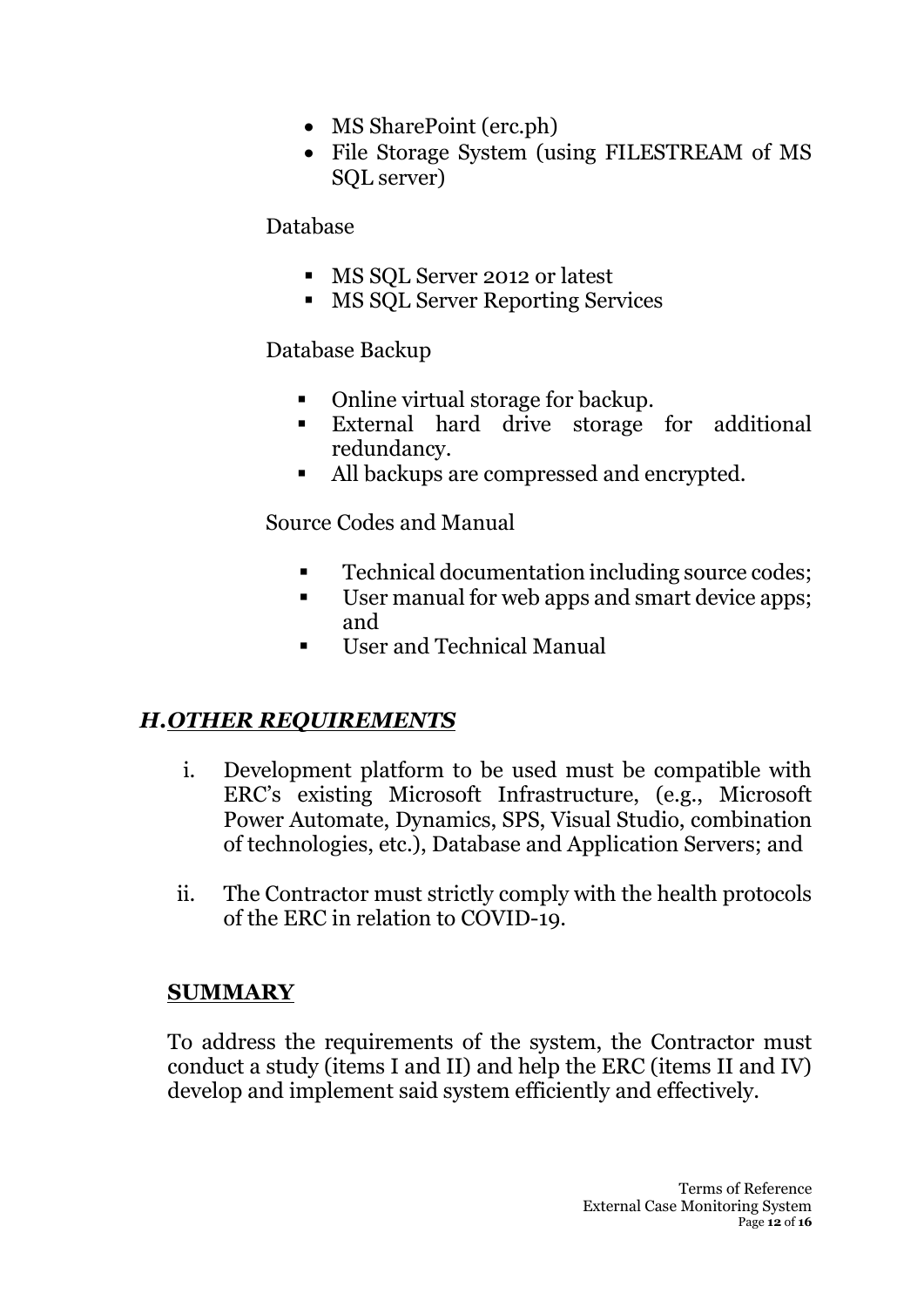## **Phase I:**

- I. Project Planning and Scoping
	- a) Data gathering, system analysis, gap analysis, system requirements
	- b) Recommendations
	- c) Deliverables: **Inception Report**
- II. Project Design
	- a) System Design
	- b) Deliverables: **Detailed System Design Report (DS2) Report, System's Technical Manual (Design)**

## **Phase II**

- III. Project Development
	- a) System development
	- b) Deliverables: **New External Case Monitoring System (EMCS)**
- IV. Project Implementation
	- a) Installation and configuration
	- b) Testing
	- c) Deploy
	- d) Training
	- e) Deliverables: **Implementation Plan, Training Certificates, SLA/Warranty Certificates, Approved User Acceptance Test/Approved ECMS, User and Technical Manual including source codes**

# **Phase III**

V. Post-implementation technical support and System maintenance and software updates

# **I. WARRANTIES OF THE CONTRACTOR**

- 1) The Contractor warrants that it shall conform strictly to the terms and conditions of this Terms of Reference (TOR);
- 2) The Contractor warrants, represents, and undertakes reliability of the services, products updates and that their manpower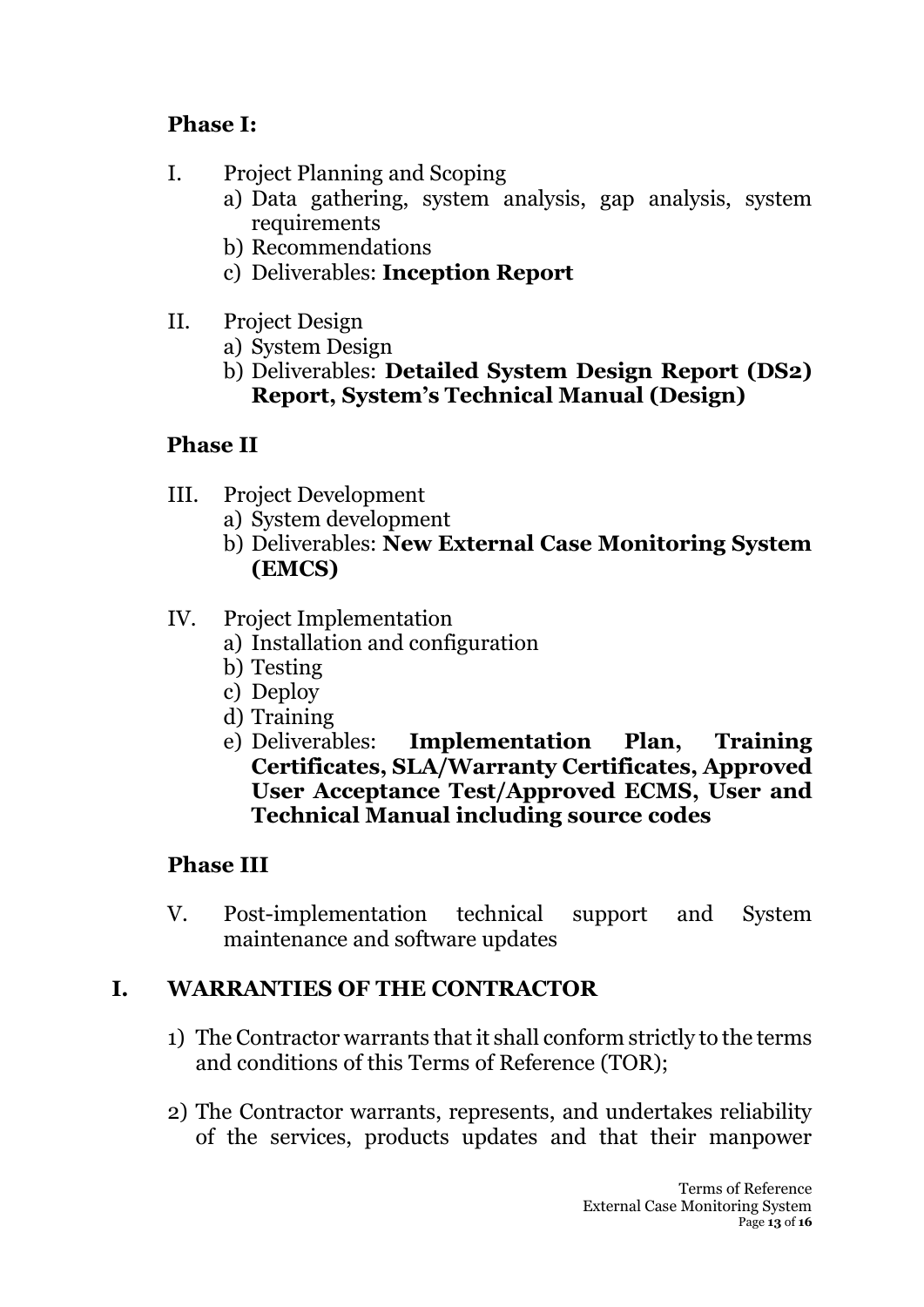complements are hardworking, qualified/reliable and dedicated to do the service required to the satisfaction of the ERC. It shall employ well-behaved and honest employees with ID displayed conspicuously while working within the ERC compound;

- 3) The Contractor shall coordinate with the authorized and/or designated ERC personnel/TWG in the performance of their jobs;
- 4) The Contractor shall be liable for loss, damage or injury due directly or indirectly through the fault or negligence of its personnel. It shall assume full responsibility thereof and the ERC shall be specifically released from any and all liabilities arising therefrom; and
- 5) The Contractor shall neither assign, transfer, pledge, nor subcontract any part or interest therein.

### **J. CONFIDENTIALITY OF DATA**

- 1) The Contractor shall document detailed procedures/techniques in identifying systems security risks and breach(es) and how such shall be handled;
- 2) All project staff of Contractor shall be required to sign a nondisclosure agreement;
- 3) The External Case Monitoring System, its components, parts and all products, product samples and specifications, data, ideas, technology, and technical and non-technical materials, all or any of which may be derived from any of the foregoing (all of which, individually or collectively, referred to as "Proprietary Information") are strictly confidential and proprietary to the ERC;
- 4) The Contractor agrees to hold the Proprietary Information in strict confidence. The Contractor furthermore agrees not to reproduce, transcribe, upload or disclose the same to third parties without prior written approval of the ERC; and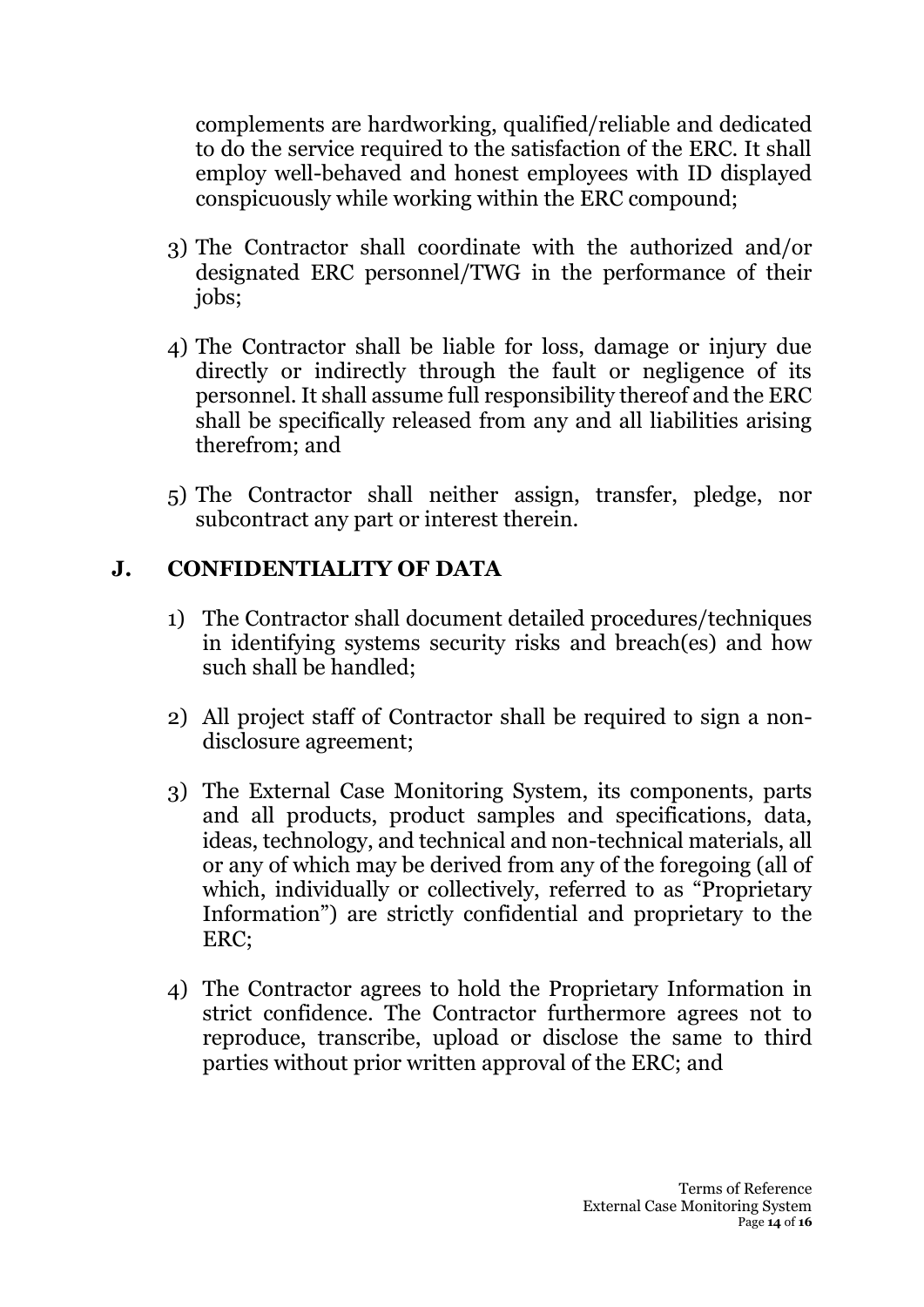5) To ensure the confidentiality of all information that will come to the knowledge of the Contractor and its employees detailed with the ERC, the Contractor and its employees assigned therein shall be considered agents of the ERC. The contract that will be executed heretofore shall categorically provide that the Contractor and its employees, as agents of the ERC, shall uphold strict confidentiality of any information regarding all cases of the ERC.

#### **K. PAYMENT**

- 1) The Total Contract Price should not exceed the ABC of **THREE MILLION NINETY THOUSAND PESOS (PhP3,090,000.00).** Payment shall be released **within thirty (30) calendar days** after the completion of delivery of the project and final acceptance and submission of the required documents.
- 2) Since the above payment shall be subject to the usual government accounting and auditing requirements, the Winning Bidder is expected to be familiar with the Government Accounting and Auditing Manual (GAAM).

#### **L. LIQUIDATED DAMAGES**

- 1. Where the Contractor refuses or fails to satisfactorily complete the work within the specified contract time, plus any extension time duly granted and is hereby in default under the contract, the Contractor shall pay ERC for liquidated damages, and not by way of penalty, an amount, as provided in the conditions of the contract, equal to one tenth  $(1/10)$  of one percent (1%) of the cost of the unperformed portion for every day of delay. The maximum deduction shall be ten percent (10%) of the amount of the contract, of which ERC may rescind or terminate the contract, without prejudice to other courses of action and remedies available under the circumstances such as but not limited to forfeiture of performance security and/or blacklisting of the latter.
- 2. For entitlement to such liquidated damages, ERC need not prove the damages actually incurred. Said damages in any amount shall be deducted from any money due or which may become due